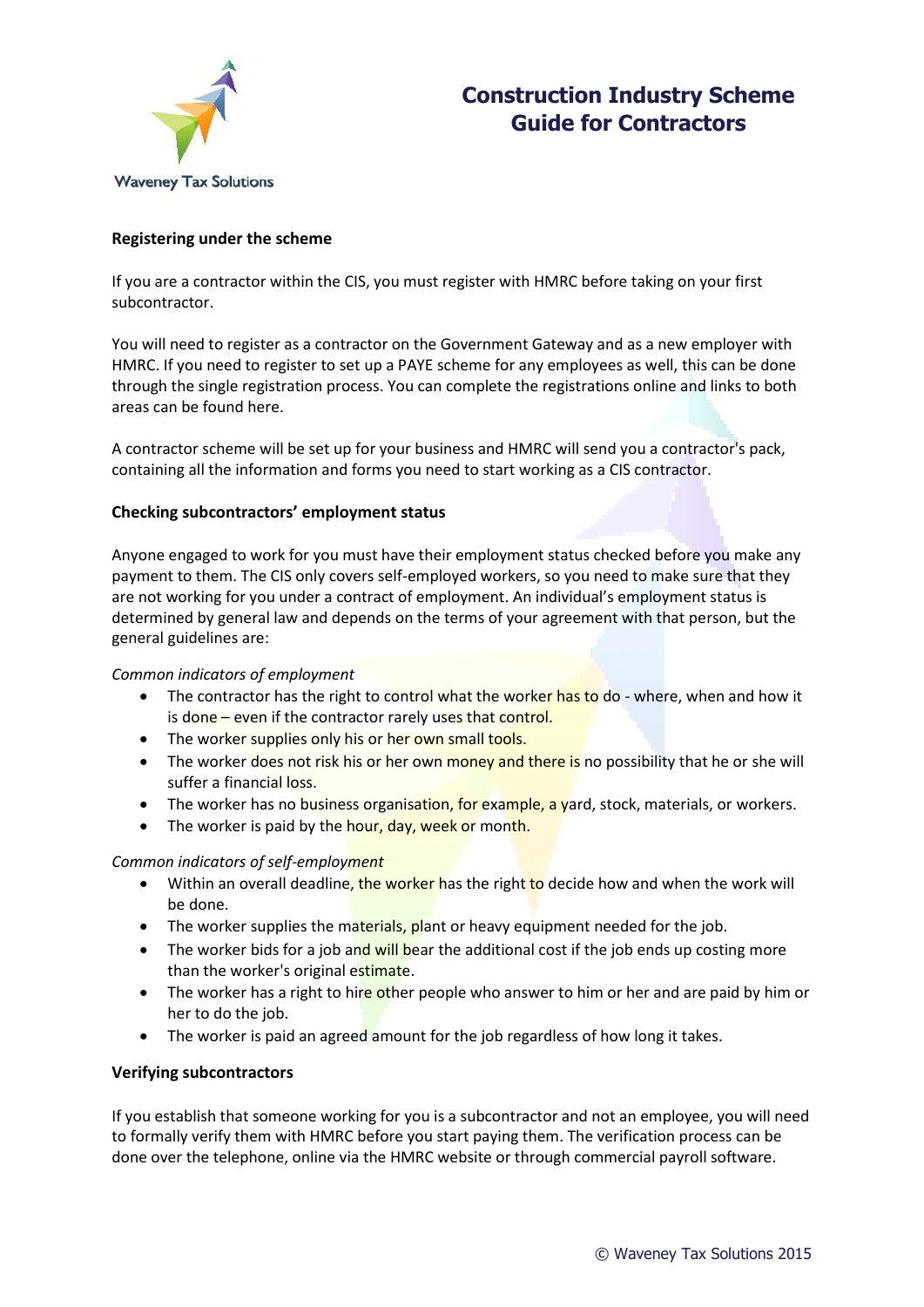

# **Construction Industry Scheme Guide for Contractors**

When you verify your subcontractors, you will need to confirm that you have an agreed contract in place and HMRC will then need the following details about your business:

- the name of your business or organisation
- your unique taxpayer reference (UTR)
- your Accounts Office reference
- your employer reference

You will need the following information about the subcontractor:

- sole traders full name, UTR and National Insurance number
- partners as above, but also the partnership name and UTR
- companies the name, UTR and company registration number

HMRC will check their records, confirm whether the subcontractor's registered, tell you how to pay them and give you a verification reference number.

### **Paying subcontractors**

Once you have verified a subcontractor, HMRC will tell you whether you need to pay them:

- gross ie no deductions taken off their payment (subcontractor must have registered with HMRC to receive gross payments)
- net standard deduction of 20% (subcontractor is registered with HMRC but not eligible for gross payments)
- net higher rate deduction of 30% (subcontractor is not registered or could not be verified for some other reason)

Once a subcontractor has been verified, you should continue to pay them in the same way unless HMRC advise you of a change to their payment status. To make a deduction from a subcontractor's payment, you should start with the gross amount of the subcontractor's invoice and then take away:

- any VAT they've charged
- the amount of any Construction Industry Training Board (CITB) levy they've paid
- any amounts the subcontractor paid for materials, consumable stores, fuel used (except for travel), plant hire and manufacturing or prefabricating materials (including VAT if the subcontractor is not VAT registered)

The net amount is then charged at the rate advised by HMRC and this is the CIS deduction.

### **Payment and deduction statements**

You must give a statement to every subcontractor you make a deduction from. There is no such requirement to give statements to subcontractors you pay gross, however it is still good practice to do so. You can give a subcontractor a statement for each tax month (a tax month runs from 6th of one month to 5th of the next) or, if you pay them more often, one for each payment. Statements relating to each period ending on the 5th of a month must be issued by the 19thof that month.